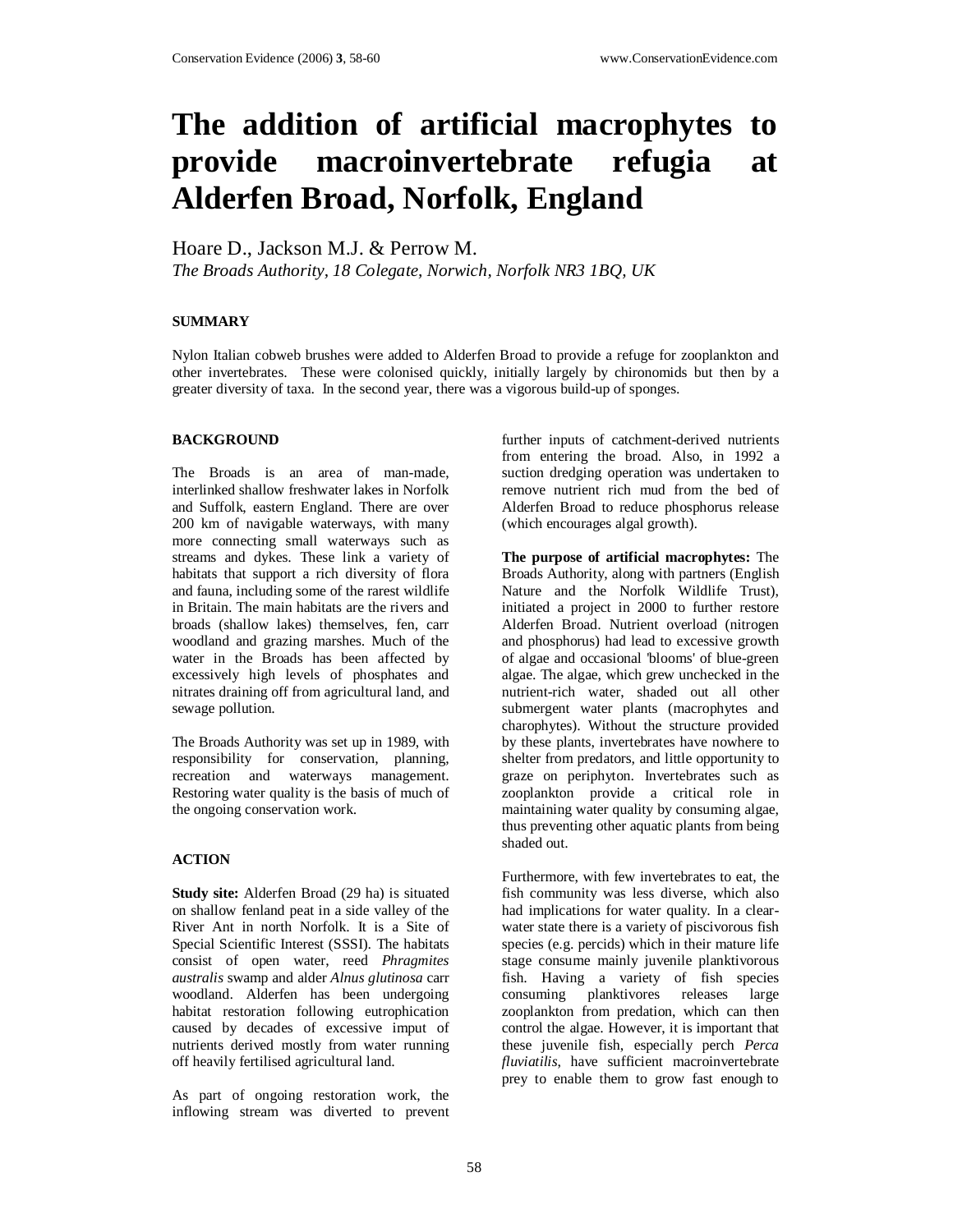

**Figure 1.** Photograph of the Italian cobweb brushes used as artificial macrophytes at Alderfen Broad.

complete the developmental dietary change to become piscivorous. Without piscivorous predators, recruitment of young planktivorous fish is left uncontrolled which leads to high water turbidity. In other words, the presence of a healthy and diverse macroinvertebrate community may act as a feedback mechanism which helps to stabilise the ecosystem.

The aim of the Alderfen experiment was to determine whether the installation of artificial

macrophyte structures increased the potential invertebrate food resource available for perch growth.

**Installation of artificial macrophytes:** A 30 m 2 area was enclosed using temporary plastic 'fish curtains' in May 2000. Within the refuge, artificial macrophytes were installed using 'Italian cobweb brushes' strung in bunches between posts. (Fig. 1) The brush bristles were made of nylon, roughly 10 cm in length, so each near-spherical brush head had an approximate 20 cm diameter. The handles were about 10 cm long and were used to attach the brushes to each other. Bunches of four plus brushes were suspended by ropes attached to posts installed in the water. The purpose of the brushes was to mimic native plants e.g. rigid hornwort *Ceratophyllum demersum* which provide zooplankton and other invertebrate with refugia.

**Sampling of invertebrates:** Samples of the aquatic macro-invertebrate fauna were taken using a standard protocol developed by Jackson (1997). This is a semi-quantitative technique using a 1 mm ISO hand-net for a timed period. One-minute samples were taken around randomly selected strings of brushes. After this net sampling, the brushes were pulled out of the water and sessile invertebrates dislodged by vigorous shaking. Similar timed net sampling was also conducted in the surrounding littoral vegetation for comparison.



**Figure 2**. The proportions of invertebrate taxa within the Alderfen Broad refugia, June to October 2000 (source: Jackson M.J. 2001).